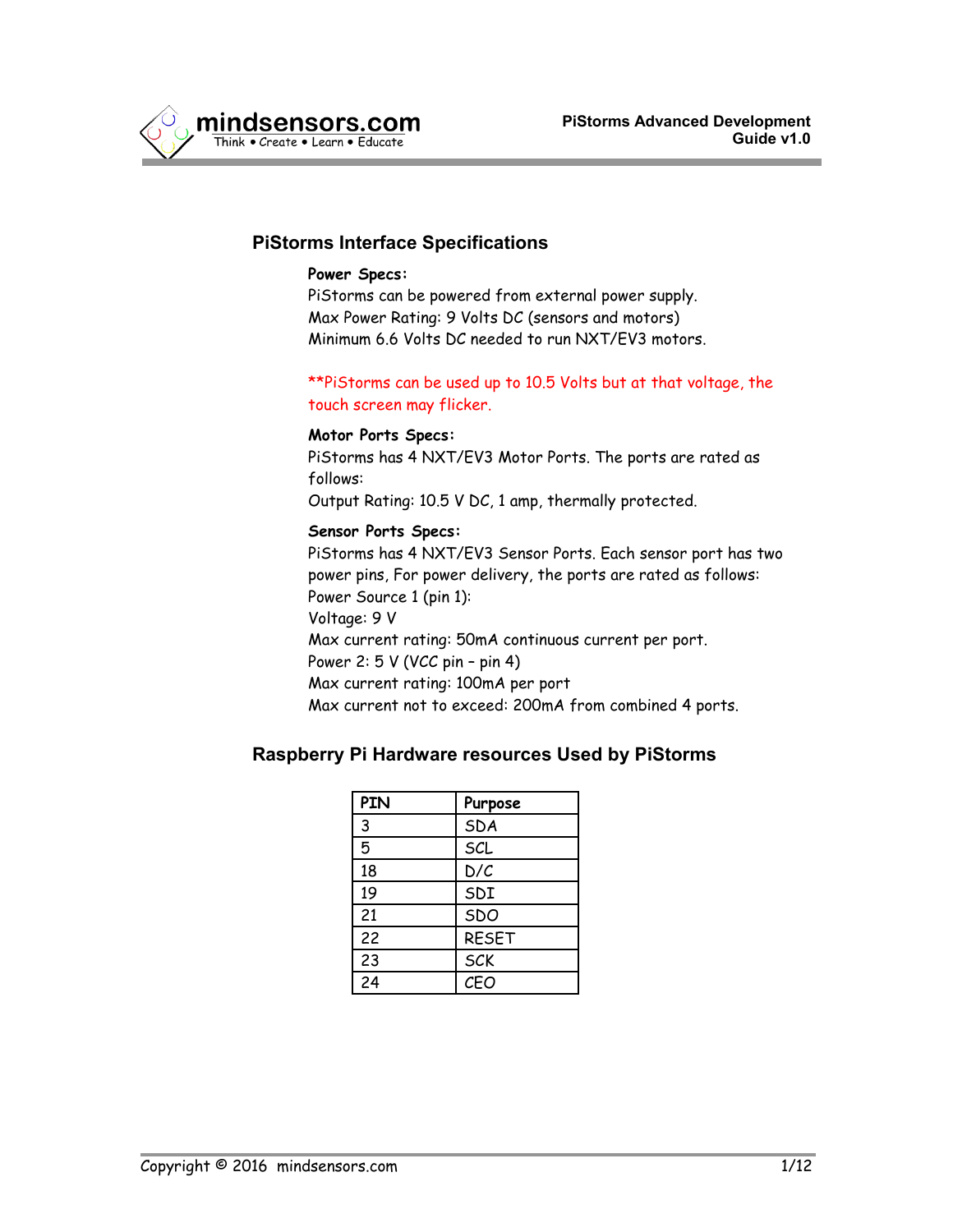# **Port Features of PiStorms**

Picture below illustrates the supported devices on prominent Ports.

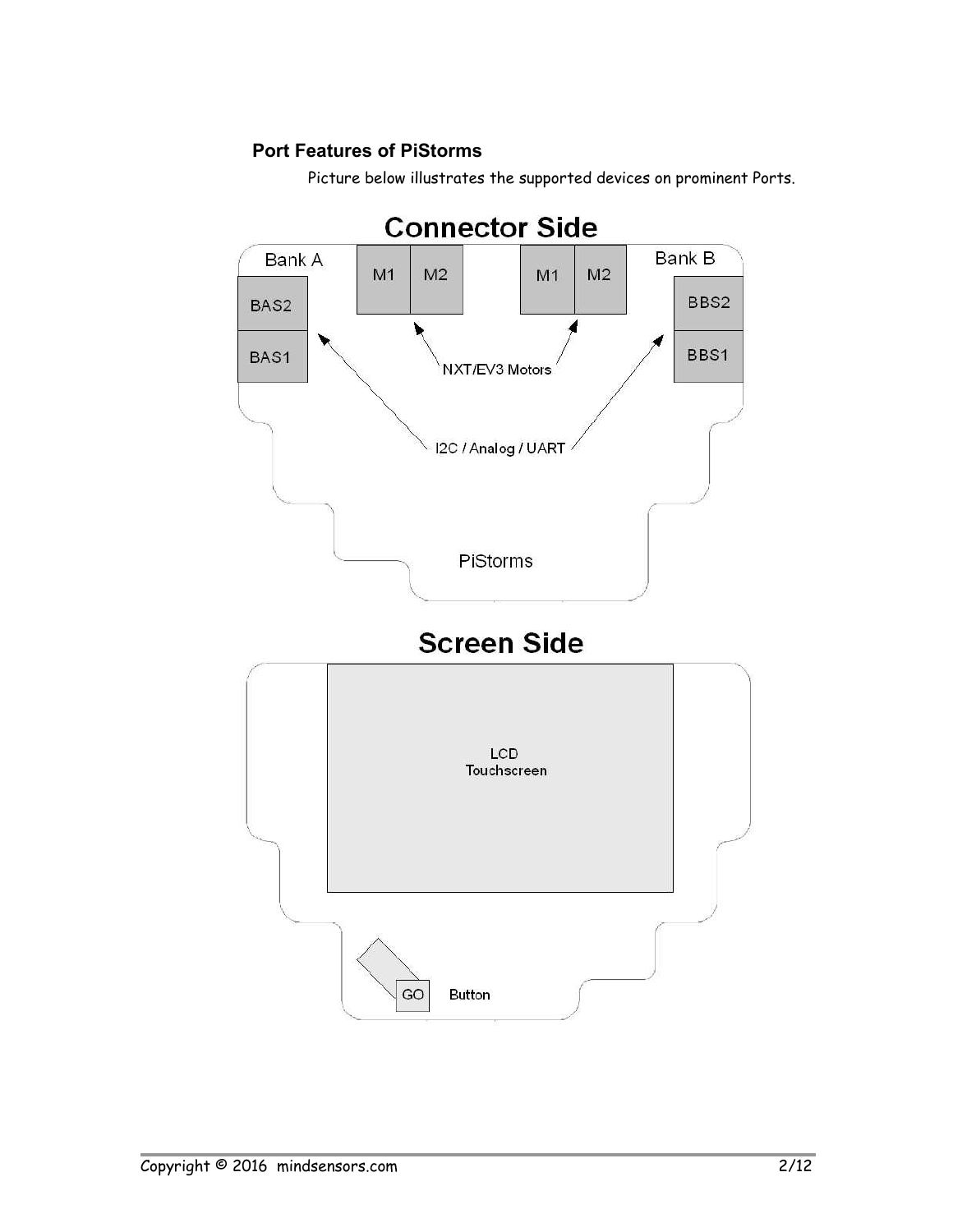# **Raspberry Pi GPIO Connector with Pin mappings for PiStorms**

Pistorms only attaches on the first 26 Raspberry Pi GPIO pins. Ensuring compatibility with Raspberry Pi models A, B, B+, 2 & 3

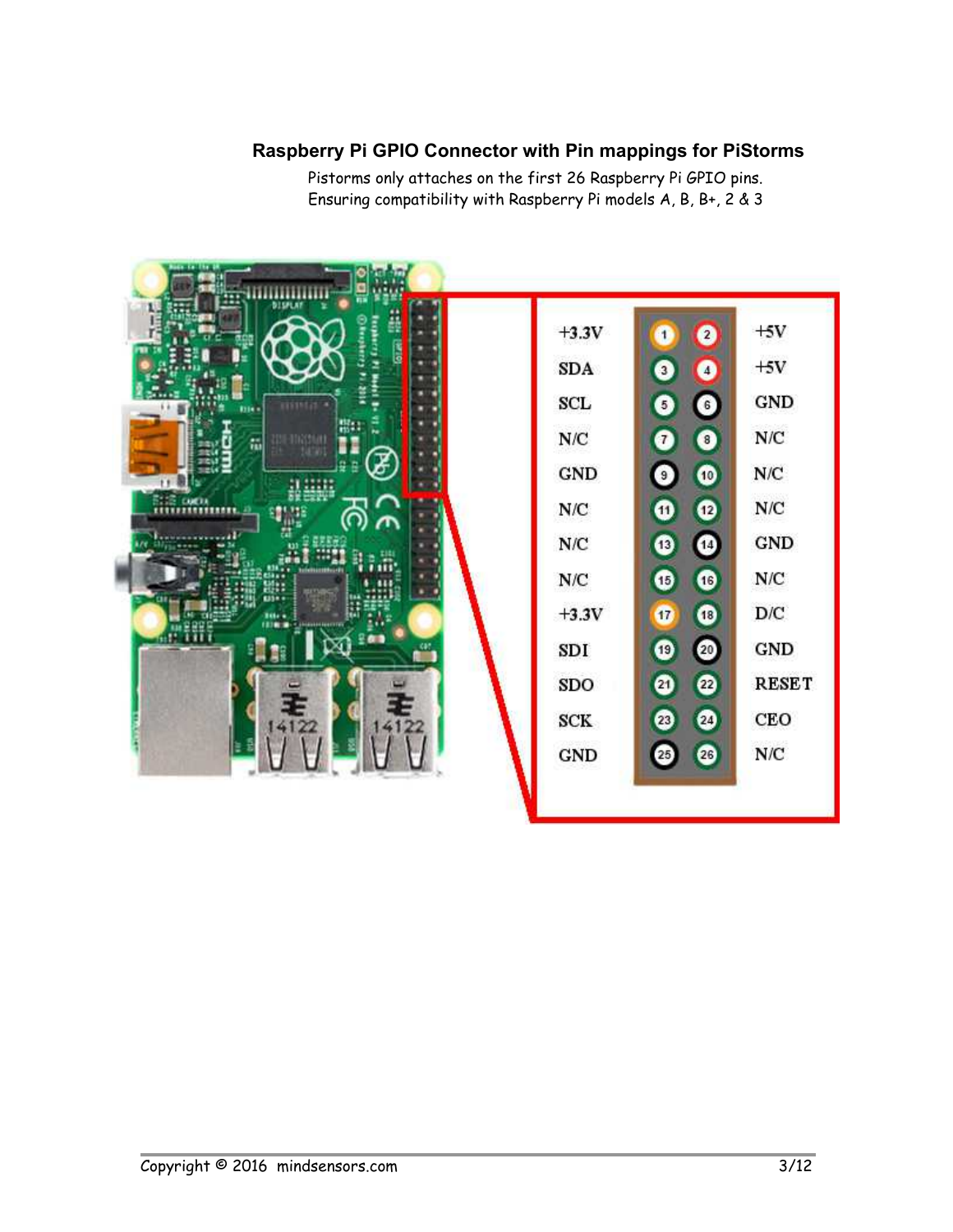### **I2C Bus address**

**Factory Default Address of Bank-A: 0x34**

**Factory Default Address of Bank-B: 0x36**

**Changing the I2C Bus Addresses:** 

Not implemented at this time.

## **I2C Registers:**

Each bank of PiStorms appears as a set of registers as follows:

| Register | Read                            | Write                           |
|----------|---------------------------------|---------------------------------|
| $0x00-$  | Firmware version - Vxxxx        |                                 |
| 0x07     |                                 |                                 |
| $0x08 -$ | Vendor Id - mindsnsrs           |                                 |
| 0x0f     |                                 |                                 |
| $0x10-$  | Device ID - PiStorms            | $\overline{a}$                  |
| 0x17     |                                 |                                 |
|          |                                 |                                 |
| 0x41     |                                 | Command                         |
|          | Motor 1 Write                   |                                 |
|          | Parameters                      |                                 |
| 0x42     | Encoder Target for Motor        | Encoder Target of Motor 1       |
|          | $1$ (long)                      | (long)                          |
|          | 0x42: Least Significant Byte    |                                 |
|          | 0x43: Byte 2<br>$0x44$ : Byte 3 |                                 |
|          | 0x45: Most Significant Byte     |                                 |
| 0x46     | Speed for Motor 1 (byte)        | Speed for Motor 1 (byte)        |
| 0x47     | Time to run in seconds for      | Time to run in seconds for      |
|          | Motor 1 (byte)                  | Motor 1 (byte)                  |
| 0x48     | Command register B for          | Command register B for          |
|          | Motor 1                         | Motor 1 (set this value to 0 as |
|          |                                 | this is for future use)         |
| 0x49     | Command register A for          | Command register A for          |
|          | Motor 1 (read the               | Motor 1 (read the description   |
|          | description below for           | below for details of this       |
|          | details of this register).      | register).                      |
|          |                                 |                                 |
|          | Motor 2 Write                   |                                 |
|          | Parameters                      |                                 |
| 0x4A     | Encoder target for Motor        | Encoder Value of Motor 2        |
|          | $2$ (long)                      | (long)                          |
|          | Ox4A: Least Significant Byte    |                                 |
|          | Ox4B: Byte 2<br>Ox4C: Byte 3    |                                 |
|          |                                 |                                 |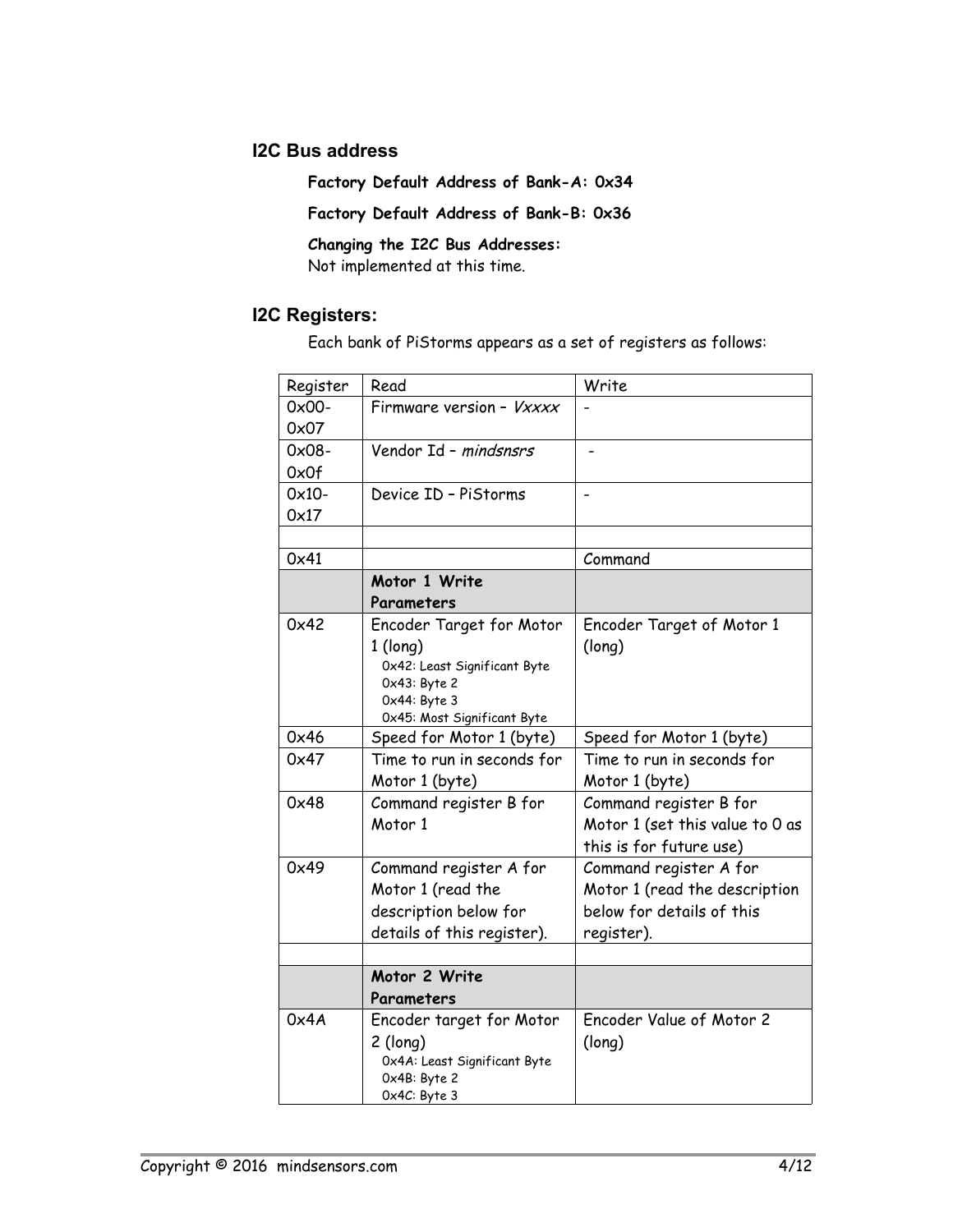|      | 0x4D: Most Significant Byte                            |                               |
|------|--------------------------------------------------------|-------------------------------|
| 0x4E | Speed for Motor 2 (byte)                               | Speed for Motor 2 (byte)      |
| 0x4F | Time to run in seconds for                             | Time to run in seconds for    |
|      | Motor 2 (byte)                                         | Motor 2 (byte)                |
| 0x50 | Command register B for                                 | Command register B for        |
|      | Motor <sub>2</sub>                                     | Motor <sub>2</sub>            |
| 0x51 | Command register A for                                 | Command register A for        |
|      | Motor 2 (read the                                      | Motor 2 (read the description |
|      | description below for                                  | below for details of this     |
|      | details of this register).                             | register).                    |
|      |                                                        |                               |
|      | <b>Motor Read Parameters</b>                           |                               |
| 0x52 | Encoder position of Motor                              |                               |
|      | $1$ (long)                                             |                               |
|      | Ox62: Least Significant Byte                           |                               |
|      | 0x63: Byte 2                                           |                               |
|      | 0x64: Byte 3                                           |                               |
| 0x56 | 0x65: Most Significant byte                            |                               |
|      | Encoder position of Motor                              |                               |
|      | $2$ (long)<br>Ox66: Least Significant Byte             |                               |
|      | 0x67: Byte 2                                           |                               |
|      | Ox68: Byte 3                                           |                               |
|      | Ox69: Most Significant Byte                            |                               |
| 0x5A | Status Motor 1 (byte).                                 |                               |
|      | See section below for                                  |                               |
|      | details of this register.                              |                               |
| 0x5B | Status Motor 2 (byte).                                 |                               |
|      | See section below for                                  |                               |
|      | details of this register.                              |                               |
| 0x5C | Tasks Running for Motor 1                              |                               |
|      | (byte)                                                 |                               |
| 0x5D | Tasks Running for Motor 2                              |                               |
|      | (byte)                                                 |                               |
|      |                                                        |                               |
|      | Registers for Advanced                                 | Writing these registers has   |
|      | PID control                                            | immediate effect on           |
|      |                                                        | operation. These registers    |
|      |                                                        | will be reset to factory      |
|      |                                                        | default values upon power     |
|      |                                                        | cycle.                        |
| 0x5E | Kp for Encoder Position                                | Kp for Encoder Position       |
|      | Control (int)                                          | Control (int)                 |
|      | Ox7A: Least Significant Byte                           |                               |
| 0x60 | Ox7B: Most Significant Byte<br>Ki for Encoder Position | Ki for Encoder Position       |
|      | Control (int)                                          | Control (int)                 |
|      | Ox7C: Least Significant Byte                           |                               |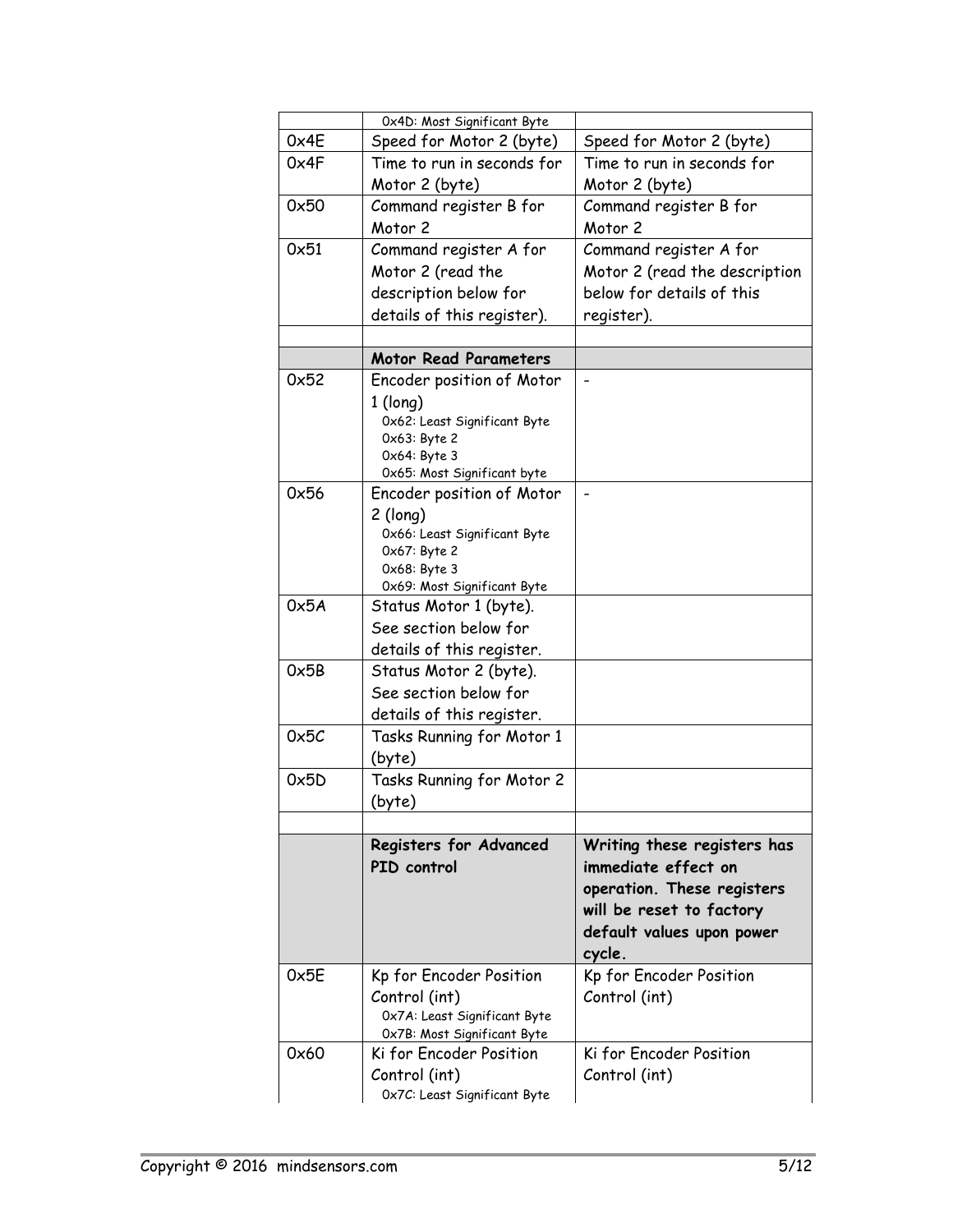|      | 0x7D: Most Significant Byte                                 |                               |
|------|-------------------------------------------------------------|-------------------------------|
| 0x62 | Kd for Encoder Position                                     | Kd for Encoder Position       |
|      | Control (int)                                               | Control (int)                 |
|      | Ox7E: Least Significant Byte                                |                               |
|      | Ox7F: Most Significant Byte                                 |                               |
| 0x64 | Kp for Speed Control (int)                                  | Kp for Speed Control (int)    |
|      | 0x80: Least Significant Byte                                |                               |
|      | 0x81: Most Significant Byte                                 |                               |
| 0x66 | Ki for Speed Control (int)                                  | Ki for Speed Control (int)    |
|      | 0x82: Least Significant Byte<br>0x83: Most Significant Byte |                               |
| 0x68 | Kd for Speed Control (int)                                  | Kd for Speed Control (int)    |
|      | 0x84: Least Significant Byte                                |                               |
|      | 0x85: Most Significant Byte                                 |                               |
| 0x6A | Pass Count - The PID                                        | Pass Count - Higher Pass      |
|      | controller repeatedly                                       | count gives more time to      |
|      | reads internal encoder                                      | position internal encoder,    |
|      | ticks, this is the number                                   | thus providing better         |
|      | of times the encoder ticks                                  | accuracy in positioning, but  |
|      | reading should be within                                    | will take longer time. Change |
|      | tolerance. (default 5)                                      | this only if you need         |
|      |                                                             |                               |
|      |                                                             | different motor positioning   |
|      |                                                             | speeds and accuracy. (For     |
|      |                                                             | normal usage, default values  |
|      |                                                             | will be OK).                  |
| 0x6B | Tolerance - The Tolerance                                   | Tolerance - the accuracy you  |
|      | (in ticks) for encoder                                      | desire while positioning. Low |
|      | positioning. (default 80).                                  | number will position the      |
|      |                                                             | encoders more accurately,     |
|      |                                                             | but may take longer time.     |
|      |                                                             | Change this only if you need  |
|      |                                                             | different motor positioning   |
|      |                                                             | speeds and accuracy. (For     |
|      |                                                             | normal usage, default values  |
|      |                                                             | will be OK).                  |
| 0x6C | Check Sum                                                   |                               |
| 0x6E | <b>Input Battery Voltage</b>                                |                               |
|      |                                                             |                               |

# **I2C Registers for Sensor Modes:**

See 'Sensor Type Modes' table below for defined sensor type modes.

|      | Read              | Write             |
|------|-------------------|-------------------|
| 0x6F | Mode for Sensor 1 | Mode for Sensor 1 |
| 0xA3 | Mode for Sensor 2 | Mode for Sensor 2 |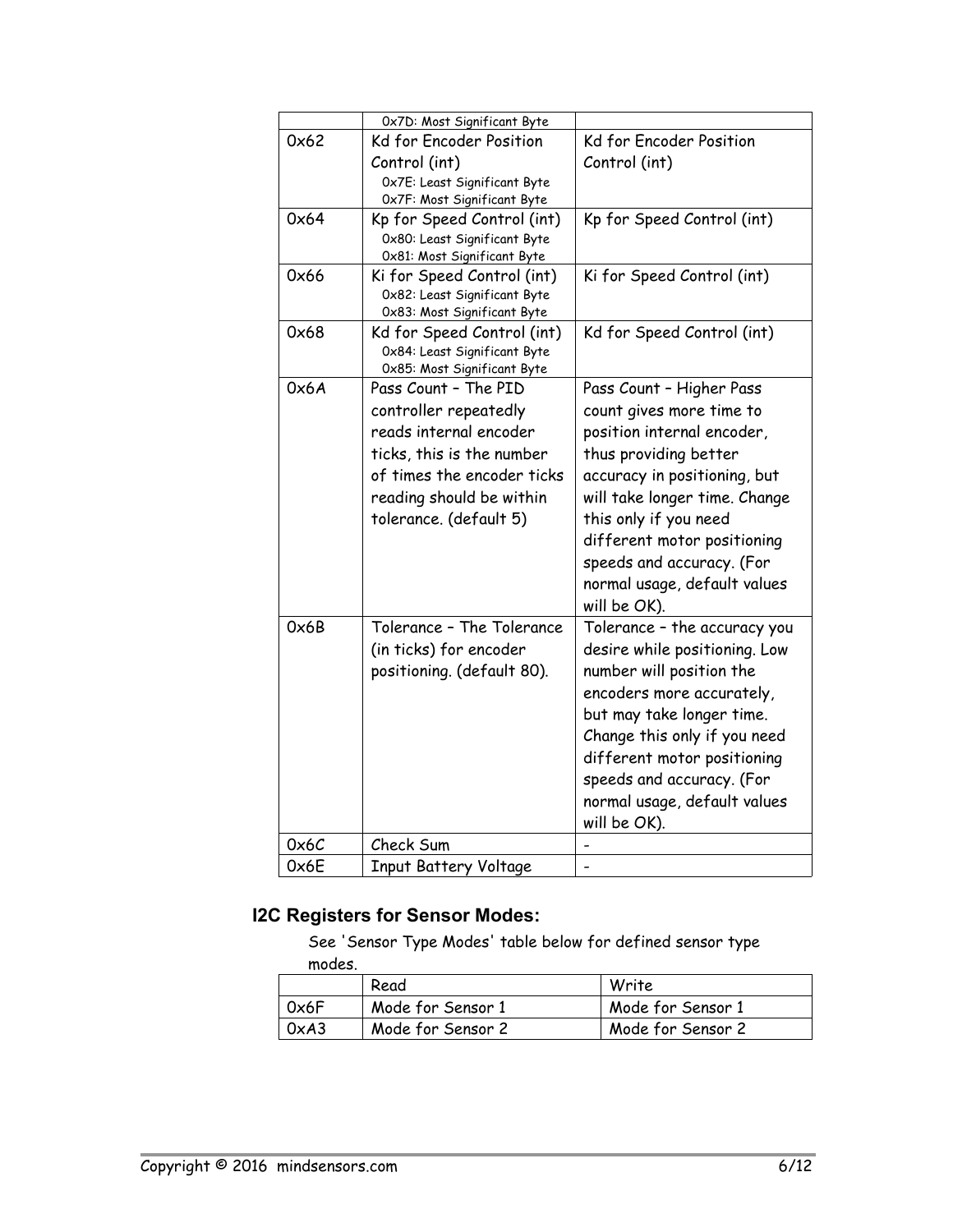# **Sensor Type Modes:**

These modes are to determine sensor type. **Do Not** confuse with EV3 sensor modes. If both sensor ports on a single bank are set to I2C, ensure the i2c devices have different addresses to avoid collision.

| Mode             | Value                 | Defined Variable for Arduino Code |
|------------------|-----------------------|-----------------------------------|
| None             | 0                     | PS_SENSOR_TYPE_NONE               |
| Switch           | 1                     | PS_SENSOR_TYPE_SWITCH             |
| Analog           | $\mathbf{2}^{\prime}$ | PS_SENSOR_TYPE_ANALOG             |
| Light Reflected  | 3                     | PS_SENSOR_TYPE_LIGHT_ACTIVE       |
| Light Ambient    | 4                     | PS_SENSOR_TYPE_LIGHT_INACTIVE     |
| I <sub>2</sub> C | 9                     | PS_SENSOR_TYPE_CUSTOM             |
| Color Full       | 13                    | PS_SENSOR_TYPE_COLORFULL          |
| Color Red        | 14                    | PS_SENSOR_TYPE_COLORRED           |
| Color Green      | 15                    | PS_SENSOR_TYPE_COLORGREEN         |
| Color Blue       | 16                    | PS_SENSOR_TYPE_COLORBLUE          |
| Color None       | 17                    | PS_SENSOR_TYPE_COLORNONE          |
| EV3 Switch       | 18                    | PS_SENSOR_TYPE_EV3_SWITCH         |
| EV <sub>3</sub>  | 19                    | PS SENSOR TYPE EV3                |

# **I2C Registers for LEGO Analog Sensors:**

|      | Read                 | Write                    |
|------|----------------------|--------------------------|
| 0x70 | Sensor 1 value (LSB) | $\overline{\phantom{0}}$ |
| 0x71 | Sensor 1 value (MSB) | -                        |
| 0xA4 | Sensor 2 value (LSB) |                          |
| 0xA5 | Sensor 2 value (MSB) | -                        |

# **I2C Registers for EV3 Sensors:**

See 'EV3 Sensor Modes' table below for defined EV3 sensor modes.

|                 | Read                    | Write         |
|-----------------|-------------------------|---------------|
|                 |                         |               |
| 0x70            | Sensor 1 Ready          |               |
| $0x71 -$        | Sensor 1 ID (up to 16   |               |
| 0x80            | characters)             |               |
| $0 \times 81$   | Sensor 1 Mode           | Sensor 1 Mode |
| 0x82            | Sensor 1 Length         |               |
| $0x83 -$        | Sensor 1 Data (up to 32 |               |
| 0xA2            | characters)             |               |
| 0xA4            | Sensor 2 Ready          |               |
| $0 \times A5$ - | Sensor 2 ID (up to 16   |               |
| 0xB4            | characters)             |               |
| $0 \times B5$   | Sensor 2 Mode           | Sensor 2 Mode |
| $0 \times B6$   | Sensor 2 Length         |               |
| $0xB7 -$        | Sensor 2 Data (up to 32 |               |
| 0xD6            | characters)             |               |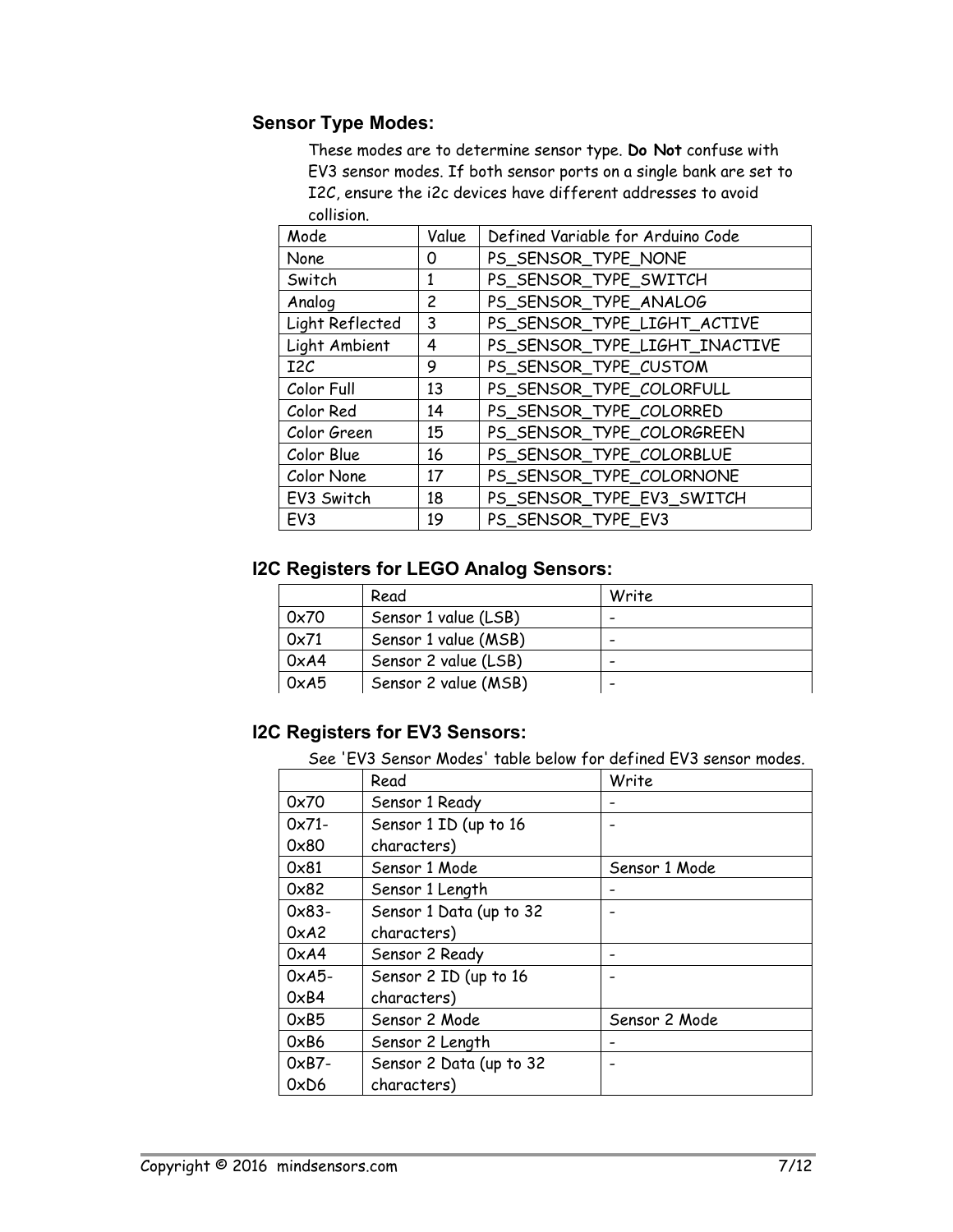# **EV3 Sensor Modes:**

These are EV3 sensor modes. **Do Not** confuse with sensor type modes. This table **does not** show the EV3 Touch Sensor modes.

| Sensor/Mode              | Value       |
|--------------------------|-------------|
| Color                    |             |
| Reflected Light          | 0x00        |
| Ambient Light            | 0x01        |
| Measure Color            | 0x02        |
| Gyro                     |             |
| Angle                    | 0x00        |
| Rate                     | 0x01        |
| <b>Infrared</b>          |             |
| Proximity                | 0x00        |
| Beacon                   | 0x01        |
| Remote                   | 0x02        |
| <b>Ultrasonic</b>        | -           |
| Proximity in Centimeters | 0x00        |
| Proximity in Inches      | $0\times01$ |
| Presence                 | 0x02        |

# **I2C Registers for LEGO Color Sensor:**

|      | Read                                  | Write                        |
|------|---------------------------------------|------------------------------|
| 0x70 | Sensor 1 LEGO Color                   |                              |
| 0x71 | Sensor 1 Red calibrated value         |                              |
| 0x72 | Sensor 1 Green calibrated             |                              |
|      | value                                 |                              |
| 0x73 | Sensor 1 Blue calibrated value        | $\overline{\phantom{0}}$     |
| 0x74 | Sensor 1 No Light calibrated<br>value |                              |
| 0x75 | Sensor 1 Red raw value                |                              |
| 0x76 | Sensor 1 Green raw value              |                              |
| 0x77 | Sensor 1 Blue raw value               | $\overline{\phantom{0}}$     |
| 0x78 | Sensor 1 No Light raw value           |                              |
| 0xA4 | Sensor 2 LEGO Color                   |                              |
| 0xA5 | Sensor 2 Red calibrated value         | $\qquad \qquad \blacksquare$ |
| 0xA6 | Sensor 2 Green calibrated             |                              |
|      | value                                 |                              |
| 0xA7 | Sensor 2 Blue calibrated value        |                              |
| 0xA8 | Sensor 2 No Light calibrated          |                              |
|      | value                                 |                              |
| 0xA9 | Sensor 2 Red raw value                |                              |
| 0xAA | Sensor 2 Green raw value              |                              |
| 0xAB | Sensor 2 Blue raw value               |                              |
| 0xAC | Sensor 2 No Light raw value           |                              |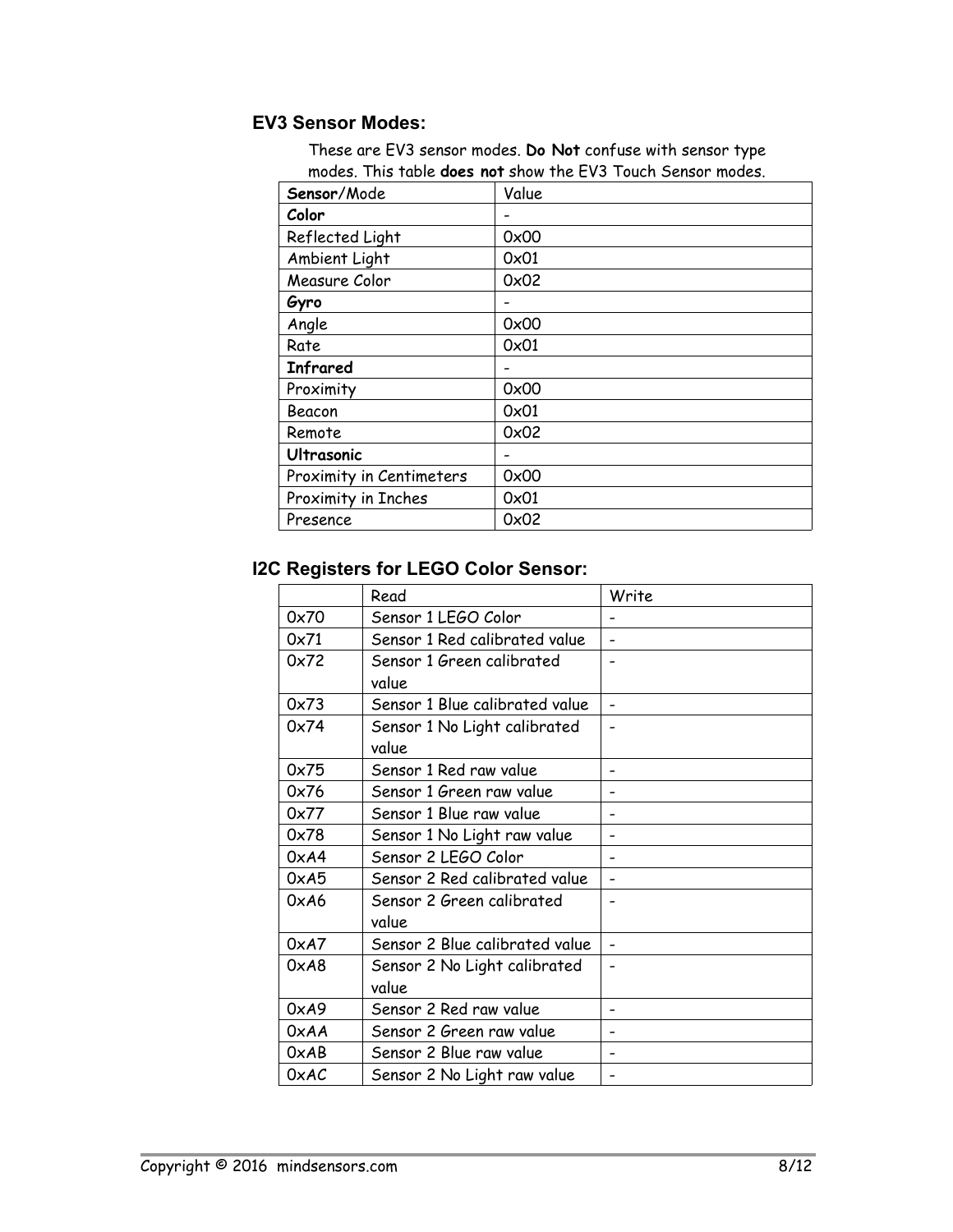## **I2C Registers for Buttons and LEDs:**

 PiStorms has one LED (located at the corner of Bank A for newer models, and Bank B for older models). When programming, the LED can be access through either Bank.

|               | Read                         | Write                |
|---------------|------------------------------|----------------------|
| 0xD7          | <b>LED Red value</b>         | <b>LED Red value</b> |
| 0xD8          | LED Green value              | LED Green value      |
| 0xD9          | LED Blue value               | LED Blue value       |
| 0xDA          | KeyPress value corresponding |                      |
|               | to button                    |                      |
| 0xDB          | Go Button press count        |                      |
| $0 \times E3$ | Touch Screen X-axis          |                      |
| 0xE5          | Touch Screen Y-axis          |                      |

## **Supported I2C Commands:**

| CMD | Hex  | Description                                          |
|-----|------|------------------------------------------------------|
| R   | 0x52 | Reset all Encoder values and motor parameters. (This |
|     |      | does not reset the PID parameters).                  |
| S   | 0x53 | Issue commands to both motors at the same time, for  |
|     |      | Synchronized starting of both motors.                |
|     |      |                                                      |
|     |      | <b>Motor Stopping Commands</b>                       |
| a   | 0x61 | Motor 1: Float while stopping.                       |
| b   | 0x62 | Motor 2: Float while stopping.                       |
| C   | 0x63 | Motor 1 and 2: Float while stopping.                 |
| A   | 0x41 | Motor 1: Brake while stopping.                       |
| B   | 0x42 | Motor 2: Brake while stopping.                       |
| C   | 0x43 | Motor 1 & 2: Brake while stopping.                   |
|     |      |                                                      |
|     |      | <b>Encoder Reset Commands</b>                        |
| r   | 0x72 | Motor 1: Reset Encoder to zero                       |
| S   | 0x73 | Motor 2: Reset Encoder to zero                       |

These commands are issued on command register (0x41).

### **Motor Command Register Explained**

Each motor has two command registers (Register A and Register B). In current release Register B is reserved for future use and must be set to zero.

Bits in Register A should be set to 1 to avail functionality as described below.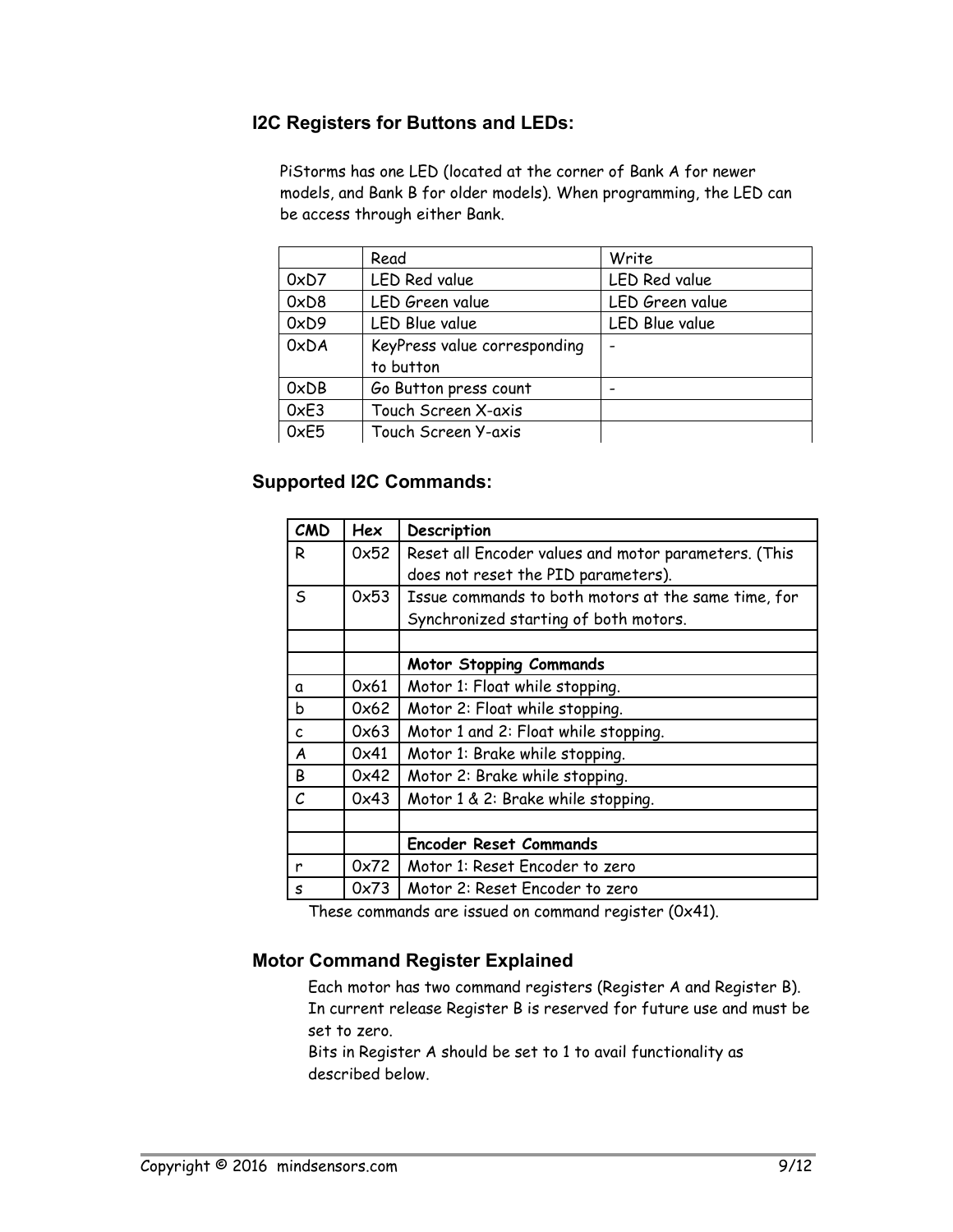| Register<br>Bit                     | Turn this bit to 1 for following functionality                                                                                                                                                                                                                                                                                                                                                                    |
|-------------------------------------|-------------------------------------------------------------------------------------------------------------------------------------------------------------------------------------------------------------------------------------------------------------------------------------------------------------------------------------------------------------------------------------------------------------------|
| Least<br>significant<br>bit (bit 0) | Speed control of your motor. The PiStorms will honor<br>speed values specified in the speed register for the<br>respective motor.                                                                                                                                                                                                                                                                                 |
| Bit 1                               | Ramp the speed up or down. While starting the motor<br>or changing speed, the PiStorms will ramp up or ramp<br>down the power to new value.<br>If this bit is zero, the power changes are sudden, e.g. full<br>power is applied to motors as they start.                                                                                                                                                          |
| Bit 2                               | Relative change based on encoder values. This is useful<br>when Bit 3 is turned on, and in this case, the PiStorms<br>will make a relative movement from last seen Encoder<br>position (it will add the new Encoder position to old<br>position and move to that resulting position). Useful when<br>turning by degrees or rotations.<br>If this bit is 0, the Encoder positions are taken as<br>absolute values. |
| Bit 3                               | Encoder control of your motor. The PiStorms will honor<br>Encoder values specified in Encoder position register for<br>respective motor. If speed values are also specified, and<br>speed bit is set on, motors will rotate to new encoder<br>position with the specified speed.                                                                                                                                  |
| Bit 4                               | Brake or Float at the completion of motor movement.<br>If this bit is 1, motor will Brake at the completion,<br>otherwise it will float.                                                                                                                                                                                                                                                                          |
| Bit 5                               | Encoder active feedback. This bit is used when Encoder<br>control is used. If this bit is set to 1 at the completion of<br>motor movement, the PiStorms will continue to hold the<br>Encoder position (i.e. if motor is turned by external<br>force, PiStorms will try to restore it to last specified<br>Encoder position). If this bit is zero, the motor may<br>float.                                         |
| Bit 6                               | Timed control of your motor. The PiStorms will honor<br>the time specified value in 'Time to run' register and run<br>the motor for specified time. (If Time control bit as well<br>as Encoder Control bit is on, the Timed control has<br>precedence over encoder control).                                                                                                                                      |
| Most<br>significant<br>bit (bit 7)  | GO. When this bit is set to 1, all above bit values are<br>brought into effect. This is useful to synchronized<br>starting of both motors. As it takes some time to write<br>each motor's register values. The I2C command 'S' can be<br>used to change these bits to 1 for both motors at once.                                                                                                                  |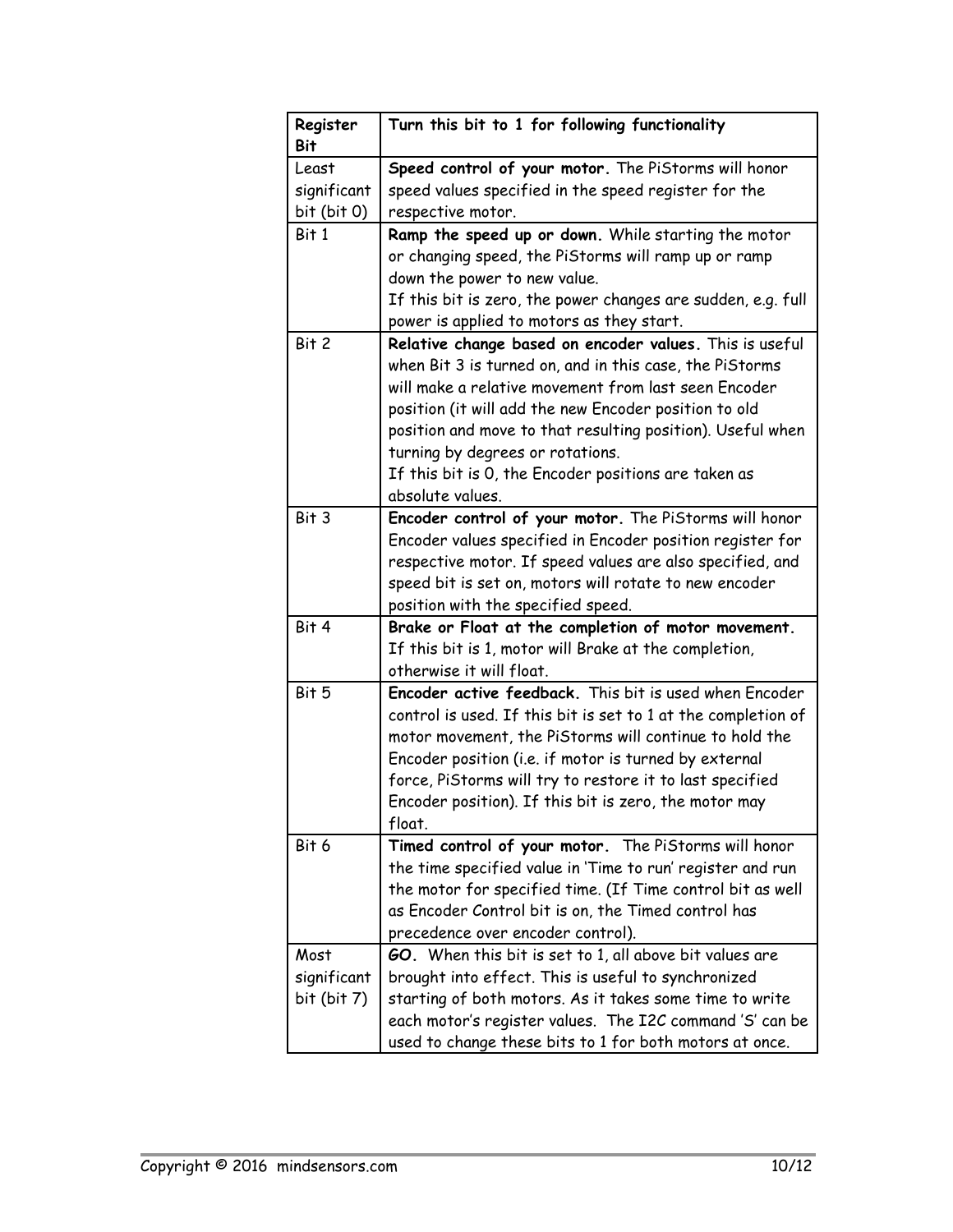### **Motor Status Register Explained**

Each motor has one status register. Each bit in status register indicates various situations with the motor as explained below.

| Register<br>Bit                     | Value 1 indicates the situation is true                                                                                                 |
|-------------------------------------|-----------------------------------------------------------------------------------------------------------------------------------------|
| Least<br>significant<br>bit (bit 0) | Speed Control is ON. Motor is programmed to move at a<br>fixed speed.                                                                   |
| Bit 1                               | Motor is Ramping (up or down). If the Power ramp is<br>enabled, this bit is 1 while the motor is ramping (while<br>changing its speed). |
| Bit 2                               | Motor is powered. (This may not mean motor is moving.)                                                                                  |
| Bit 3                               | Positional Control is ON. The motor is either moving<br>towards desired encoder position or holding its position.                       |
| Bit 4                               | Motor is in Brake mode. (O value of this bit means<br>motor is floating).                                                               |
| Bit 5                               | Motor is overloaded. If the external load prevents<br>motor from achieving desired speed, this bit is set to 1.                         |
| Bit 6                               | Motor is in timed mode. This bit is 1 while the motor is<br>programmed to move for given duration.                                      |
| Most                                | Motor is stalled. The external load caused the motor to                                                                                 |
| significant<br>bit (bit 7)          | stop moving.                                                                                                                            |

#### **Running Motors for Unlimited Duration**

Not specifying Encoder Control or Timed Control bit will result in unlimited running of motor, (the speed control is honored if specified). To stop motors started with 'Unlimited Duration' use respective Stop command from the command set.

Ж

#### **NOTE**

When motors are set to run for 'Unlimited Duration', they will continue to run until a Stop command is issued (or power is disconnected). In other words, after starting the motors for 'Unlimited Duration' if your program does something else without stopping the motors, they will continue to run.

#### **How to detect if motor is moving or not moving:**

#### **In General:**

Anytime when the 'Stalled' bit is 1, the motor is not moving.

#### **Running in encoder mode:**

During moving: Position Control bit (bit 3) is 1 'Motor is Powered' bit (bit 2) is 1